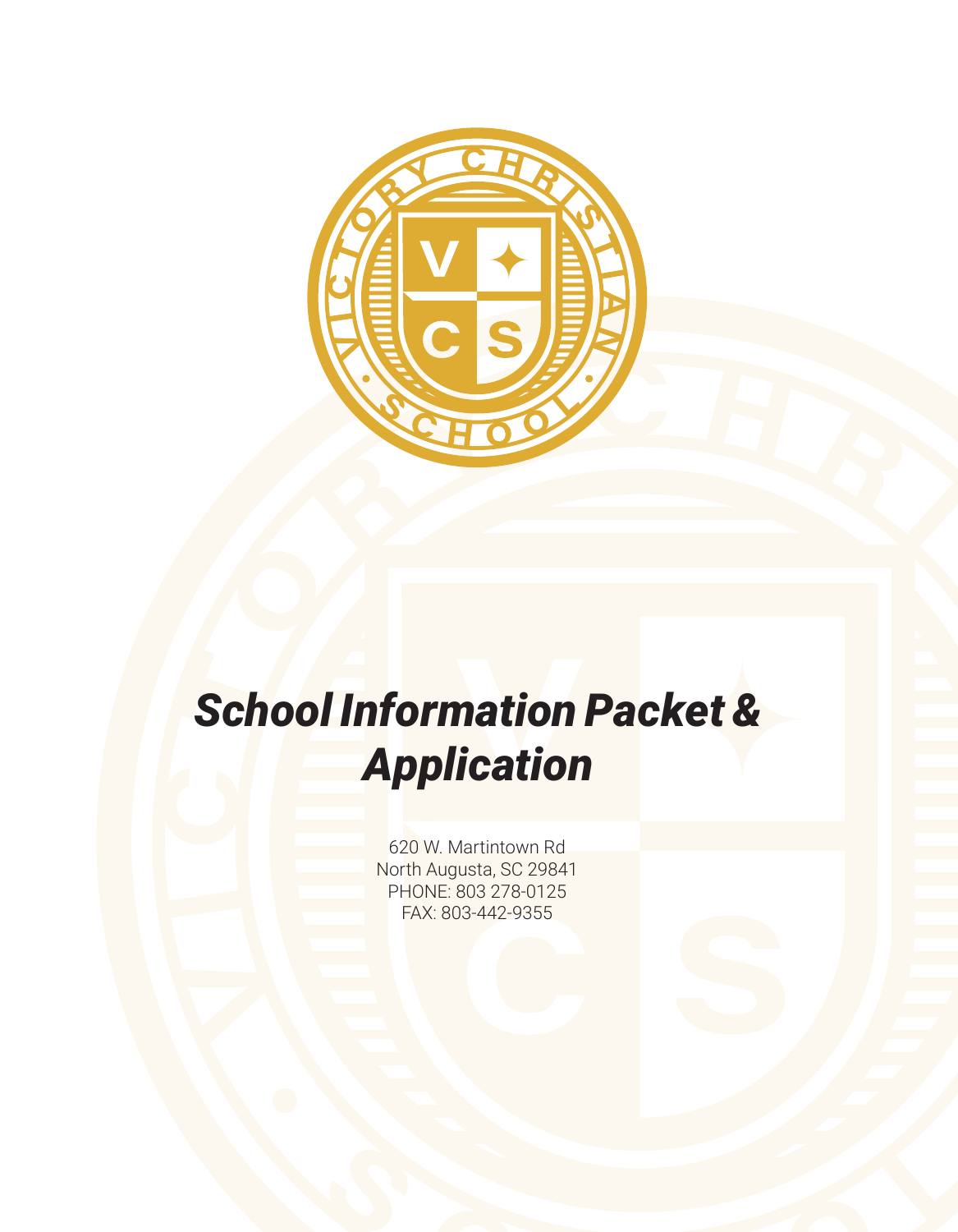# *Philosophy of Christian Education*

Victory Christian School (VCS) recognizes that the education of children is the God-given responsibility of parents (Deuteronomy 6:6-9). The Christian school is to be an extension of the Christian family, assisting and complimenting the parents in that responsibility.

The Bible is the foundation for the education of our children. From Scripture, we understand that God desires certain principles, beliefs, and values to be developed in our children. These include:



*It is, therefore, the goal of VCS to teach and support these principles, beliefs, and values in our role as an extension of the Christian family in the process of educating our children.*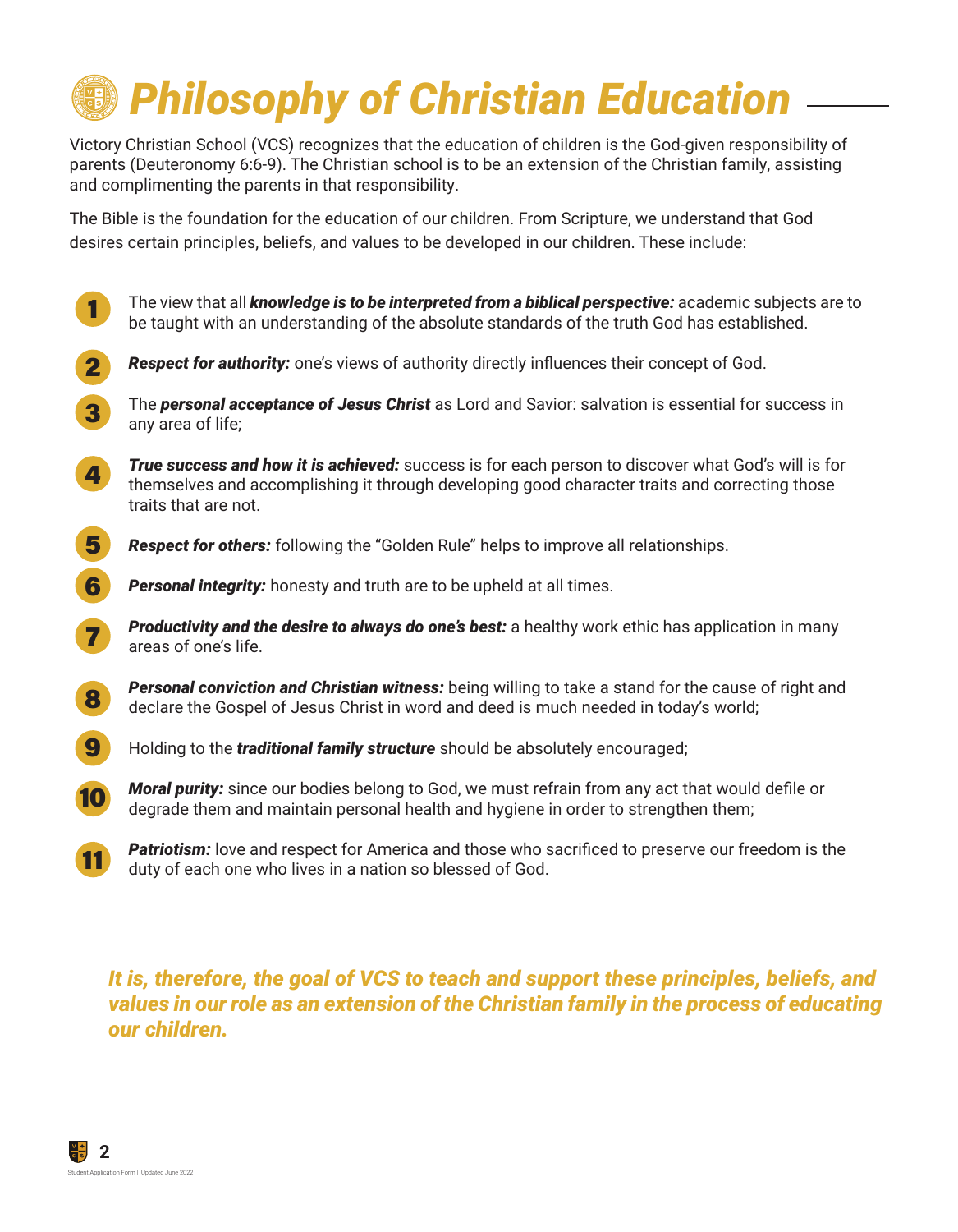

#### *I personally believe and will support VCS in its adherence to the teaching of the following statement of faith:*

**The divine inspiration of only the Bible,** without error in its entirety.

*The one triune God,* externally existent in the Father, Son, and Holy Spirit, who created man by a direct, immediate act.

The preexistence, incarnation, virgin birth, sinless life, miracles, substitution death, rebirth, bodily resurrection, ascension to Heaven, and the second coming of the *Lord Jesus Christ, the only Son of God.*

*The fall of man,* the need of regeneration by the operation of the Holy Spirit on the basis of grace alone, and the resurrection of all life or damnation.

*The spiritual relationship* of all believers in the Lord Jesus Christ, living a life of righteousness, separated from the world, witnessing the saving grace through the ministry of the Holy Spirit.

## *Student Standard of Conduct*

VCS holds that the Bible is the infallible, divine Word of God and that salvation by faith in Christ is the initial step in the Christian's life. The Holy Spirit makes the Christian conscious of the biblical demands for a holy life, which fulfill God's laws. The result is a life consecrated unto God and separated from the world. The Christian will endeavor to avoid practices which cause a loss of sensitivity to the spiritual needs of the world and loss of the Christian's physical, mental, or spiritual well-being.

VCS must therefore provide an environment conducive to the spiritual growth and development for those who are not yet mature Christians. A conduct based on the following biblical imperatives is necessary to provide such an environment. The school therefore, requests the following from each student:

- To maintain Christian standards in courtesy, kindness, honesty, morality, modest attire, and always acting in a very orderly and respective manner. 1
- To refrain from cheating, stealing, swearing, indecent language, smoking, drinking alcoholic beverages, selling and/or using narcotics, pornography, premarital sex, and negative peer pressure. 2

*Whether at home, school, or elsewhere, students are expected to abide by these standards throughout their enrollment. Even though there may be special breach in conduct, students found out of harmony with the VCS ideals of work and life may be invited to withdraw whenever the general welfare demands it.*

 $\frac{v}{c}$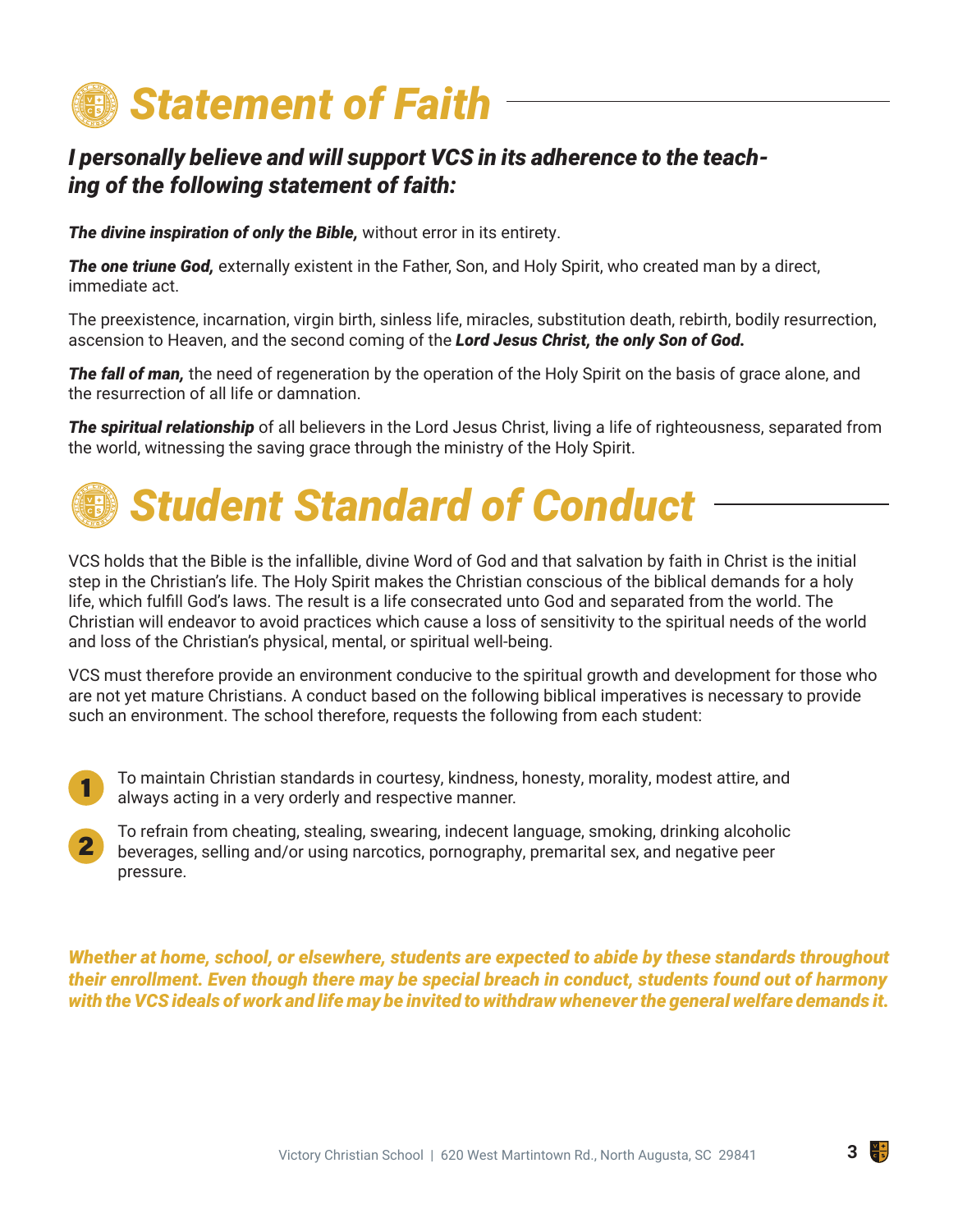## *Statement of Agreement & Cooperation*

### Admission Policy

1

We understand that all applications are made to the administration of VCS, which reserves the right to accept or reject any application. We understand that the admission procedures include:

- The submission of an application fee
- An application review
- A family interview
- Possible testing
- Previous school records and transcripts
- Immunization record (SC DHEC 1148 Must be on a SC Form even if you are no a resident.)
- A copy of the student's social security card
- A copy of the student's birth certificate
- All signed forms, including the *Medical Release,* and *Transcript Request.*

This allows the administration to make a responsible decision. We also understand that all applicants who are accepted are done so on a six week trial basis. At any time during the school year, should the student's conduct or academic level fall below the acceptable standards that have been established by VCS, tutoring, testing, or withdrawal may be required. Fees for tutoring and testing will be the responsibility of the person listed in the financial agreement section of the application.

- We understand that the parents are the ultimate educators and are responsible to God for the education of their children. The parents' responsibility is shared with the school during the hours when the biblical directive to rear children in the admonition of the Lord (Ephesians 6:4) is transferred to the teacher. With the consciousness that all truth comes from God (Colossians 2:3), parents, teachers, and the Church are partners in teaching the children at home, at school, and at church. Godly precepts and truths practiced and taught at home should be consistent with those adhered to at school and at church. 2
- We agree to support the school in its rules and regulations, and the student for whom we are making application agrees to abide by all the school rules and regulations, including the dress and hair codes, and the *Student Standard of Conduct.* 3
- We invest authority in the school to discipline our child as necessary in a manner consistent with the Christian principles set up in the Scriptures. *We understand that this may include a writeup, detention, suspension, or expulsion.* 4
- We agree that the applicant may receive instruction in the Christian faith. In all its programs and activities, we understand that the school will be guided by the Christian world/life view. We understand that there will be daily Bible reading and prayer in each class. Bible subjects will be taught as part of the regular curriculum and chapel services will be held. 5
- We understand that Parent Teacher Fellowship (PTF) meetings may be held periodically throughout the school year and agree to become a part of the PTF, working with parents and teachers for the betterment of VCS. 6
- 7

**4**

We give permission for our student to take part in all field trips, bus trips, sporting activities, school activities, etc. including some events not on school property. We absolve VCS and its parent body Victory Baptist Church and all representatives of each from all liability regarding me or my student which may arise due to circumstances occurring while at school, or while under school supervision.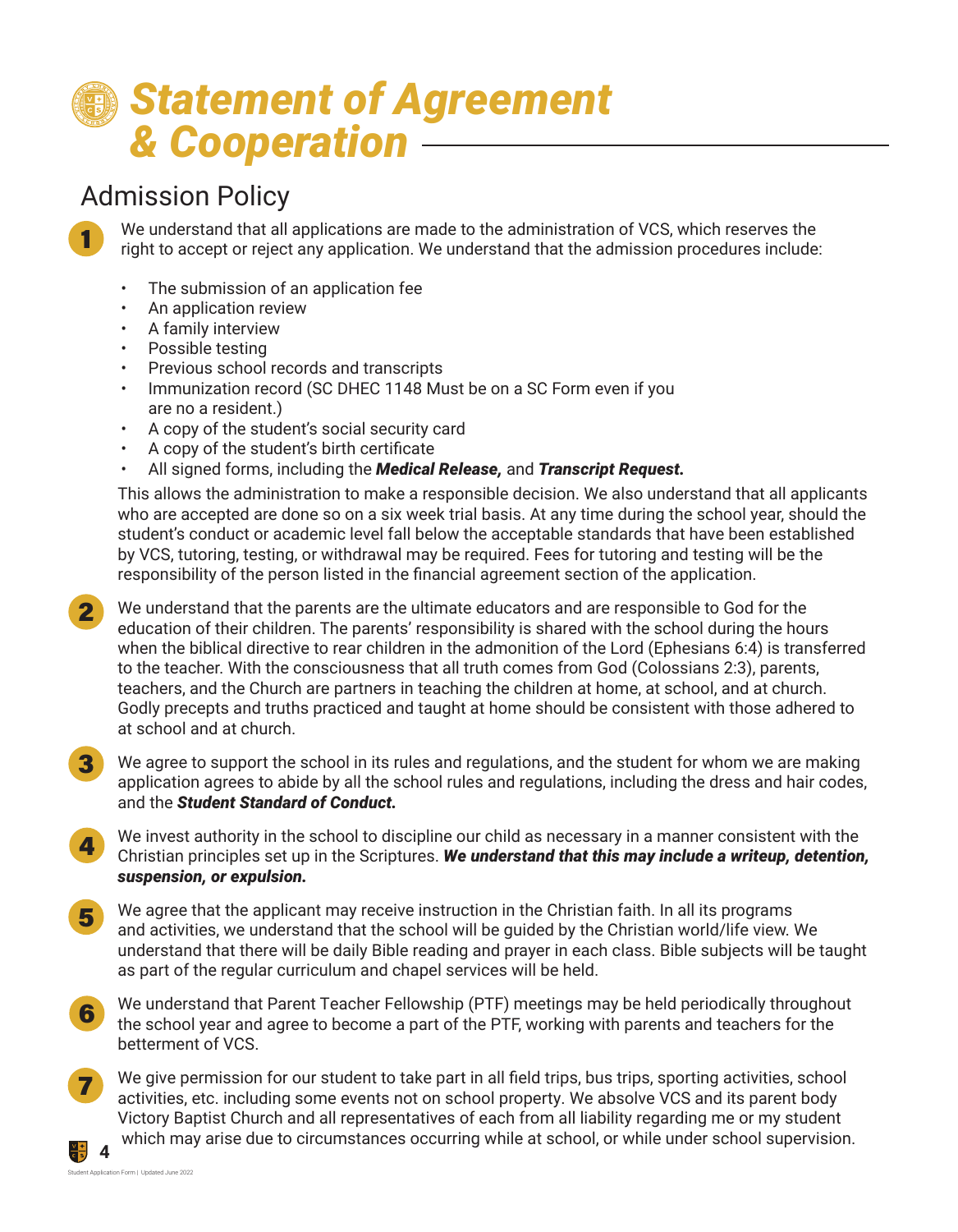VCS admits students of any race, color, or national origin to all rights, privileges, programs, and activities generally accorded or made available to students of the school. VCS does not discriminate on the basis of race, color, or national or ethnic origin. 8



7

We understand that a student is not officially enrolled until all applicable fees, permanent school records, tests, immunization forms, birth certificates, social security cards, and other necessary documents are received in the school office and approved by the administration.

We recognize that it is a privilege for our child to attend VCS and pledge to refrain from negative criticism of the school, especially in the presence of our student. 10

### Financial Terms

- We understand that an application fee is for the purpose of processing the application and is due upon submission of the application form. We understand that it is non-refundable unless the application is rejected by the administration. 1
- There are two (2) methods of payment: 2

*FACTS* We understand that, if we have signed an agreement with VCS' tuition management company, FACTS, by July 1st, the annual tuition is payable in ten equal monthly payments. The first payment is due in August and the last payment is due in May. This payment is made through bank draft. There is no credit check or interest; however there is a \$45.00 fee for this service.

- *• A checking or savings account is needed. Payments from checking are due the 5th or the 20th of every month.*
- *• Payment from savings is taken on the 5th of the month. Passbook savings may not be used.*
- *• Payment may be taken from a credit card account. Handling fees are charged by the FACTS Corporation based on your balance.*

*Full Payment* If the tuition management company is not used, payment is due in full by the first day of school. A five percent (5%) discount will be given on tuition if payment is made in full before June 30th.

- We understand that there is a \$30.00 fee for any checks returned for any reason (stop pay, closed account, insufficient funds, etc.) written to VCS. If two check are returned the account will be automatically placed on a cash or money order basis only and all fees become due in full. 3
- We understand that if any tuition management payments are declined there will be an additional \$30.00 fee charged by the tuition management company. The payment will be reattempted. Should the payment be rejected a second time, your balance is due in full. 4
- Unless special arrangements are made and approved by the administration in advance, we understand that students will not be admitted to class if payments are not made within 30 days after the payment is due. We also understand that final report cards and permanent records will not be released to any person or school until the account is paid in full. 5
- We understand that the tuition payments do not cover the costs of book fees; all non-consumable books are required to be returned in good condition. Fees will be assessed for books lost or damaged. Other fees may be charged for certain art courses, PE, uniforms, sports participation, technology fees, field trips, supplies, pictures, fine arts, etc. 6
	- We understand that students attending one or more days of any tuition payment period will owe the full month's tuition. If a student withdraws from VCS, no book technology fee will be returned.
- We understand that if tuition arrangements have not been made before August 1st, the student's place in the class may be canceled. 8

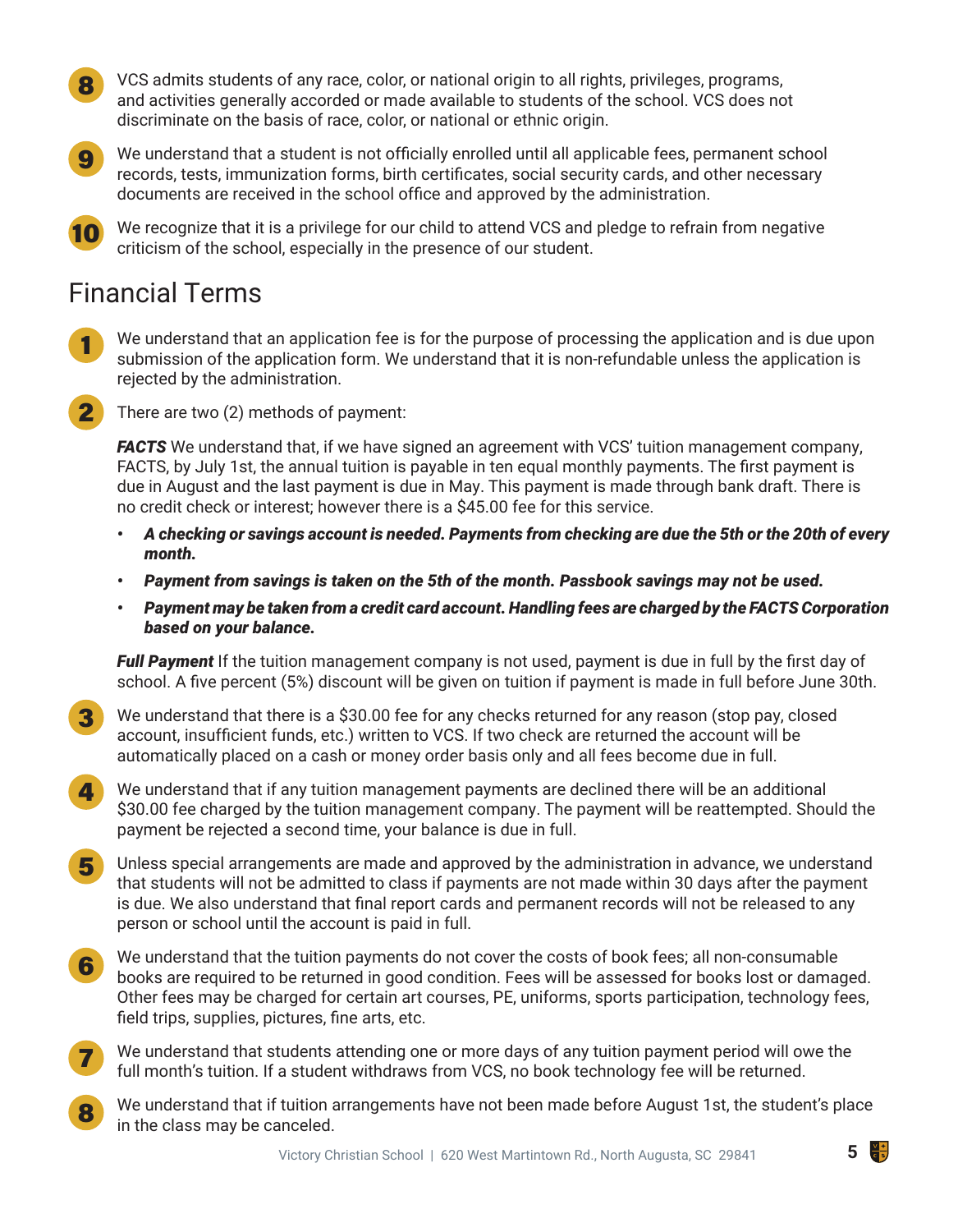## *Other Admissions Policies & Procedures*

*Applicants and parents must be in alignment with the Christian education philosophies and policies of VCS.*



#### *The student's character is considered:*

- Is his/her attitude toward spiritual things and Christian school favorable?
- What influence will the student have on the behavior of other classmates?
- Does the student's behavior show an inclination toward the world or toward Christian things? Is the child involved in questionable practices (smoking, drinking, immoral activities, etc.)?
- How will the student affect the school's testimony?
- What is the student's church background? Is the student attending church on a regular basis?
- Has the student had any serious disciplinary problems at former schools (probation, suspension, expulsion, etc.)



#### *The family's church attendance is considered:*

Regular church attendance is an important consideration. One parent (preferably both) and the child should attend church regularly.

The type of church is important:

- Churches with teachings in direct conflict with evangelical teachings should not be seriously considered.
- The church currently being attended will give a clue as to the parents' spiritual experience and knowledge.



#### *General spiritual factors are considered:*

At least one parent should be a Christian.

Defining interests and cooperation along spiritual lines is demonstrated by:

- Regular church attendance and participation.
- Christian teachings and training in the home.
- Willingness to attend school-supported meetings.

#### *Compliance with the VCS* Statement of Faith *is necessary.* 4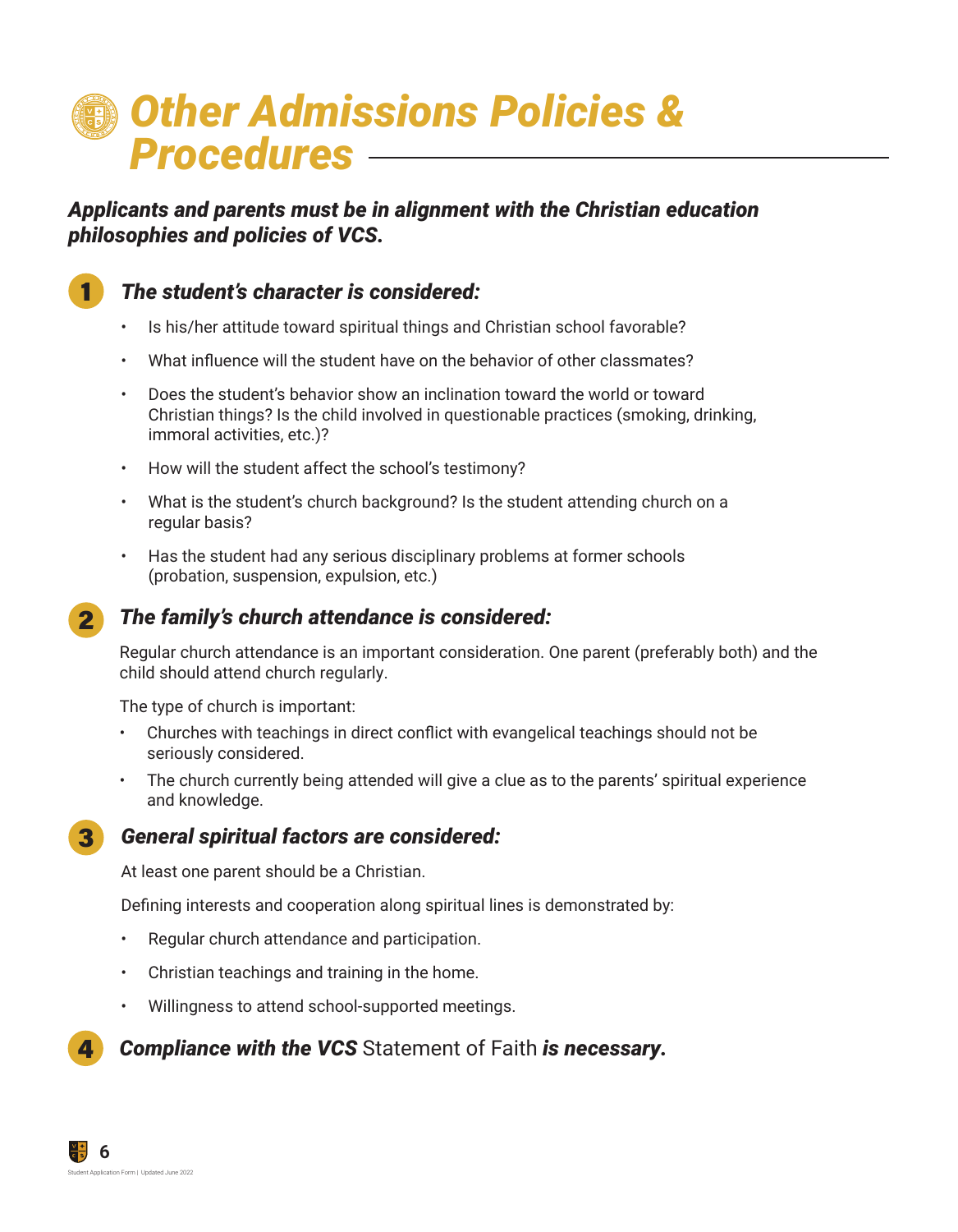#### *Purpose of Application*

The purpose of the application is very important. VCS is interested in those who want Christian training for their child. It is not always easy to determine this because of differences in terminology, background, and personality.

Interest could be shown by a desire to have Bible teaching, moral values taught, discipline, or Christian education in the fullest sense. Some parents are disturbed by the non-Christian and immoral practices prevalent in public school and desire to shield their child.

Some reason (i.e. small classes, high academic standards, good reputation, low tuition, child too young to enter first grade, child having academic problems in another school) are worthy for seeking out a private school; but, if they are the main reasons, or the only reasons, they should not be of serious consideration.

Some reasons are totally unacceptable, even in Christians, such as the desires for the prestige of a private school. We must be careful not to be infiltrated by those who are simply reactionaries to the public school.

#### *Age Requirement Policy*

In order to be considered for enrollment, an applicant for K-4 must be four (4) years old; an applicant for K-5 must be five (5) years old; and applicant for 1st grade must be six (6) years old on or before September 1st of the year applied for.

Exceptions to the VCS age policy can only be made by the evaluation committee and proper screening of the child. The evaluation committee consists of one (1) kindergarten teacher, one (1) 1st grade teacher, and the principal.

#### *Academics Policy*

The academic placement for all students (1st and up) is determined by the principal. If the student has tested below the level of the class for which he/she is applying, the student will not be considered unless sufficient remedial work has been done to raise the level of performance to the competence level expected for that grade. The school is not equipped to work with children who need serious remedial help or with students who have low mental ability.

The student's previous grades and achievement testing scores are considered when determining placement.

#### *Acceptance Policy*

Acceptance is granted according to the date of the application.

All students are accepted on a six (6) week trial basis. In the case that the child has serious problems (academically, emotionally, or behaviorally), the school has the right to void the enrollment agreement.

Acceptance in any grade does not automatically mean acceptance for the following school year. All returning students' applications will be re- evaluated at the end of each school year according to the students' academics, conduct, and attitudes. The parents will be re-evaluated according to their cooperation with the administration, staff, and teachers, their interest in Christian education, and regular payments on their accounts.

The applicant is to be notified in writing as to the acceptance of non- acceptance; however, it is acceptable to contact the office in the event that you have not been contacted within a reasonable time frame.

The parents must enter into an agreement with VCS by signing the agreement portion of the application. Failure to comply with all elements of the written agreement may result in the parents being asked by the school to withdraw their child.

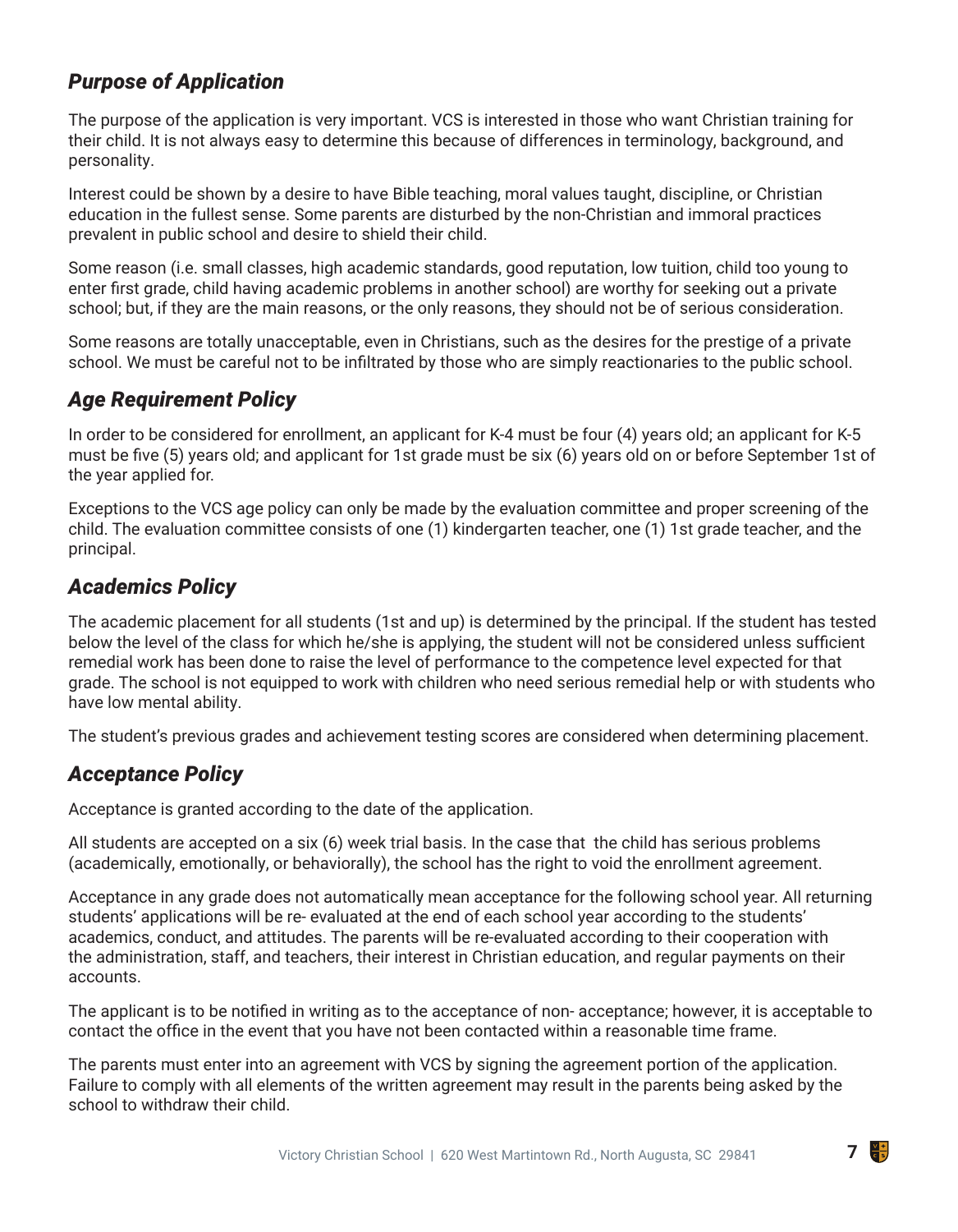#### *Miscellaneous Application Policies*

The general policy is that VCS does not accept students who have been expelled from others schools, or who have been in reform schools. Exceptions can be made if the student has been converted subsequent to the expulsion. Any exceptions are carefully examined.

Generally students will be enrolled at any time between August 1st and March 1st. Applicants after March 1st will be considered only if the student is transferring from outside the area and must enroll in a new school anyway. Local transfers late in the year are almost always the results of a student problem. Acceptance of local transfers after March 1st will only be made under very unusual circumstances.

Besides a Christian education with high academic standards, VCS offers many other activities and extracurricular events:

- Sports- soccer, volleyball, baseball/softball, basketball, cheerleading, etc. (sports available based on participation)
- Drama, art, talent shows, computer labs, speech, choir, etc.
- Part-time students attending VCS for one or more (1+) classes/subjects may participate according to South Carolina Association of Christian Schools (SCACS) rules.

#### *Graduation Policy*

Beginning with the 9th grade, every student must have 24 units of specific credits in order to graduate:

| English/Language Arts                                                                                                                                                                     | 4              |
|-------------------------------------------------------------------------------------------------------------------------------------------------------------------------------------------|----------------|
| <b>Mathematics</b>                                                                                                                                                                        | 4              |
| Science                                                                                                                                                                                   | 4              |
| <b>Histories/Social Studies</b><br>World Geography<br><b>United States History</b><br><b>World History</b><br>United States Government(1/2 credit course)<br>Economics(1/2 credit course) | 4              |
| Foreign Language                                                                                                                                                                          | $\overline{2}$ |
|                                                                                                                                                                                           |                |
| <b>Computer Science/Keyboarding</b>                                                                                                                                                       | $\mathbf{1}$   |
| <b>Physical Education (PE)</b>                                                                                                                                                            | 1              |
| Electives                                                                                                                                                                                 | 4 or more      |

If these courses are completed and passed, academic requirements for graduation will be satisfied. If for some reason these courses are not completed or passed, the right to graduate may be forfeited. It is the student's responsibility to arrange the make-up of any required course work. There can be no exception made with regards to their requirements.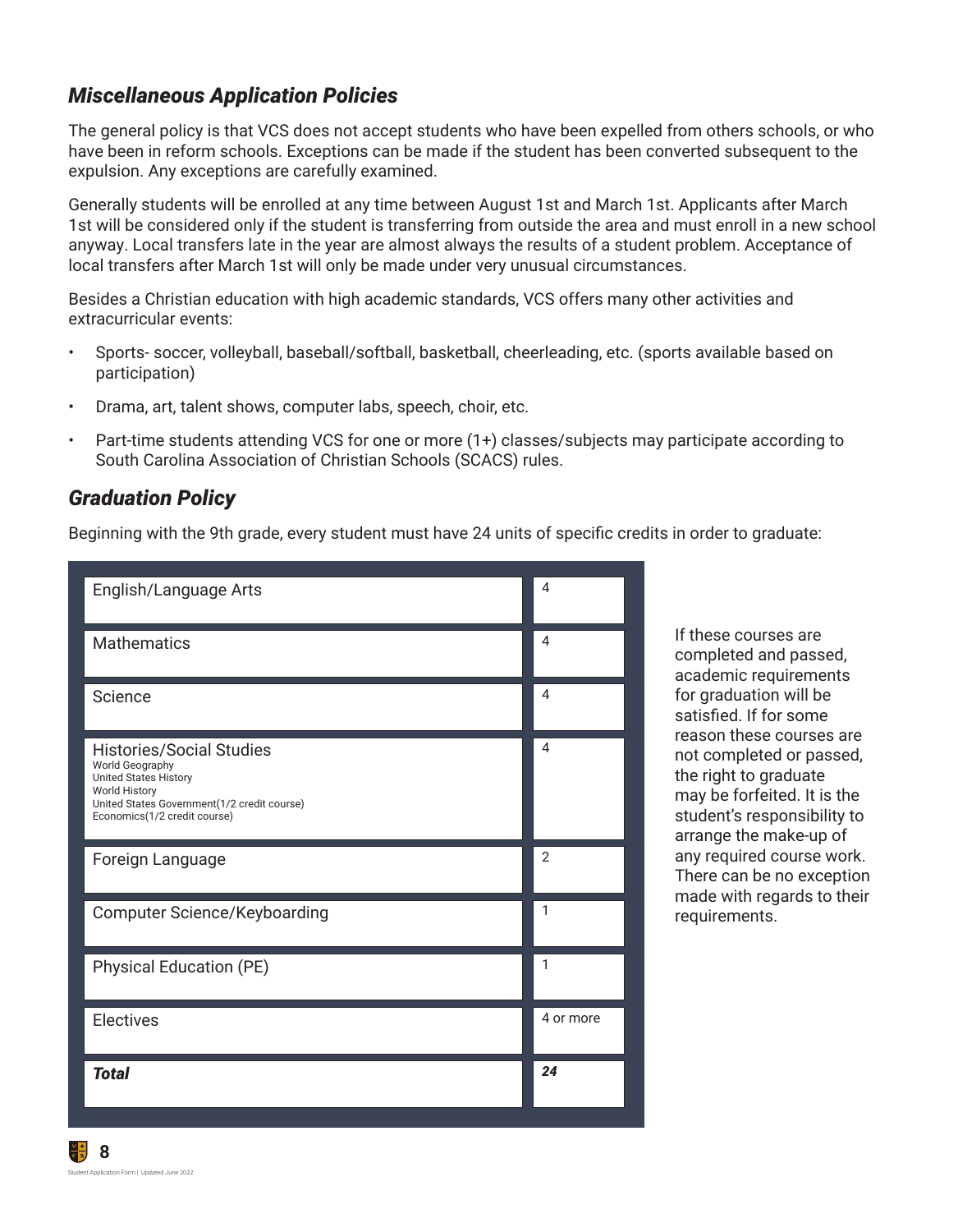#### *Dress Code Policy*

### *GIRLS* **Grades K4 through 12th**

1. Dresses and/or skirts must be loose fitting. The minimum length, including any open pleats or slits, must not be any higher than two inches from the top of the knee at any time.

2. Blouses, tops or skirts must not be made of see-through material, should have a modest neckline, and be loose fitting. Girls must wear a collared shirt/polo. Girls in grades 7-12 may not wear sleeveless or spaghetti strap tops even with a jacket. Only pocket-sized logos or brand names are to be printed on the shirt. Please no drawings, pictures, cartoons, etc. The student may wear polos of any color/pattern. No hoodies may be worn unless they are a Victory approved hoody. Hoodies may be purchased from the school/church.

3. There will be no excessive jewelry or make-up.

4. Girls must be in dress code for school trips and extra curricular activities.

6. Students are not to write or draw on themselves or other students.

7. Leggings may be worn under dresses/skirts that meet VCS dress code standards.

8. Girls must maintain a natural hair color.

9. Girls may wear modest, loose-fitting pants. Girls may wear khaki, black, navy, brown, or gray. Dresses or skirts must be worn on chapel days for grades 7-12. No leggings/jeggings may be worn.

10. Appropriate undergarments must be worn. No undergarments (straps or bralettes) may be visible.

#### *BOYS* **Grades K4 through 12th**

1. Hair must be cut in a manner so that hair is off the ears, eyebrows and collar, not simply combed behind ears or to the side so that any head movement causes the hair to fall over the eyebrows. Hair should be cut within 3 inches in length from the scalp. No beards or mustaches, and boys that need to shave must do so. Hair styles reflective of a "fad" are not allowed. Natural hair color is not to be changed or altered. Sideburns may not extend below the bottom of the ear. A clean cut appearance is required.

2. Shirts must have a distinctive collar, visible even when wearing a sweater. Collared shirts may be any color and may have stripes/patterns. No T-shirts or athletic shirts allowed. Shirts must be buttoned. Only pocketsized logos or brand names are to be printed on the shirt. Please no drawings, pictures, cartoons, numbers, etc. No hoodies may be worn unless they are a Victory approved hoody. Hoodies may be purchased from the school/church.

3. Pants must be loose fitting, however, they must not be baggy. Pants are to be worn at the waist and have no frayed material. If pants have belt loops, a belt must be worn. No sweat pants/shorts, wind pants/shorts or athletic pants/shorts. Pants/shorts can be khaki, black, navy blue, gray, or brown.

4. Boys may wear a necklace. Boys may not have any piercings. No sandals may be worn. Socks must be worn.

5. Dressing in a manner reflective of a particular "fad" is not allowed.

6. No hats or hoods may be worn in the school building or classroom.

7. Boys must be in dress code for school trips and extra curricular activities.

8. Students are not to write or draw on themselves or other students, including temporary tattoos, with the exception of spirit week.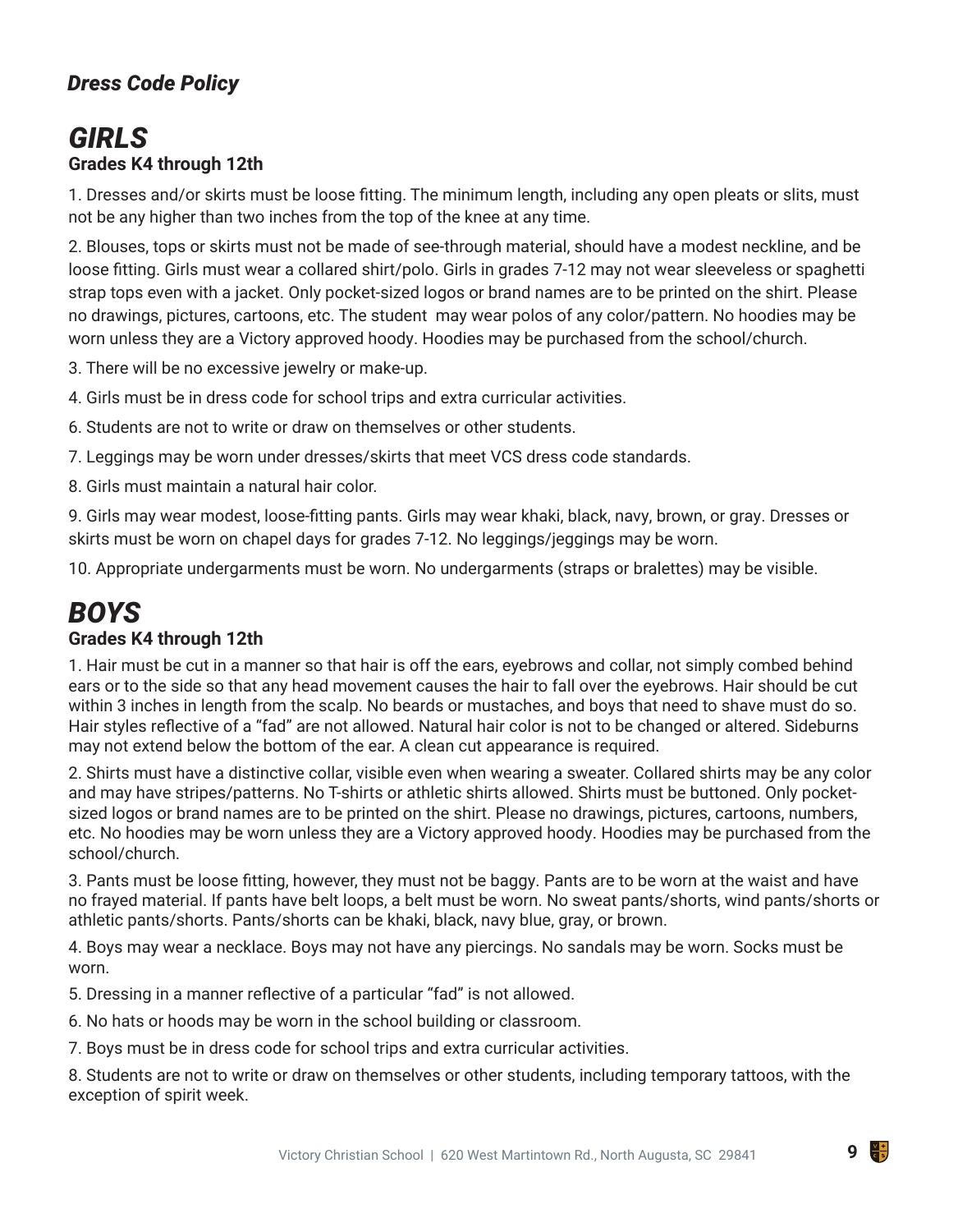## *PE Dress Code*

Grades K-4 through 8 should wear PE uniform provided by school. Student will receive a zero for the class if out of uniform. Students need athletic shoes for PE.

#### *Attendance Policy*

The school hours are 8:00 a.m. until 3:00 p.m. Monday-Friday

*Tardy:* At 7:45 a.m. the first bell will ring, allowing the students to enter the school buildings. The second bell will ring at 8:00 a.m. signaling the beginning of the school day .Any student arriving after 8:00 a.m. need to report to the office for a pass to class. Please assist us in being wise stewards of the time God and you have given us with your child.

*Absence:* All students returning to the class after an absence must present the homeroom teacher with a note from a parent in order to be admitted back to school. If a student is absent for more than twenty days (or ten a semester) during the school year, VCS reserves the right to retain the student a the same grade level for the following school year. In the high school, this would mean a loss of credit for any class. The final authority as to the number of absences accepted rests with the school board. Predetermined absences can be arranged through the school office by the parents (not the student).

The student is responsible for making up all the work missed during an excused absence. Students with unexcused absences are not permitted to make up work. Unless other arrangements have been made with the instructor, any student who misses a test or a quiz due to an unexcused absence must make up that test or quiz on the day he/she returns. Any test or quizzes assigned in the day that the student was absent must be made up on the following school day.

#### *Lunch Program*

Hot lunches will be provided for all grade levels each day.

The costs of a hot lunch will be \$4.00

Each hot lunch will consist of one entrée, one or more sides, dessert and a drink (milk/tea depending on grade). Other side items or snacks are available for purchase during scheduled times only.

## *2021-2022 Financial Information*

#### *Tuition Price List*

| Grade         | <b>Church Member Yearly</b> | Non-Church Member Yearly |
|---------------|-----------------------------|--------------------------|
| K4-5th Grade  | \$5,490                     | \$6,100                  |
| 6th-8th Grade | \$5,580                     | \$6,200                  |
| $9th-12th$    | \$5,670                     | \$6,300                  |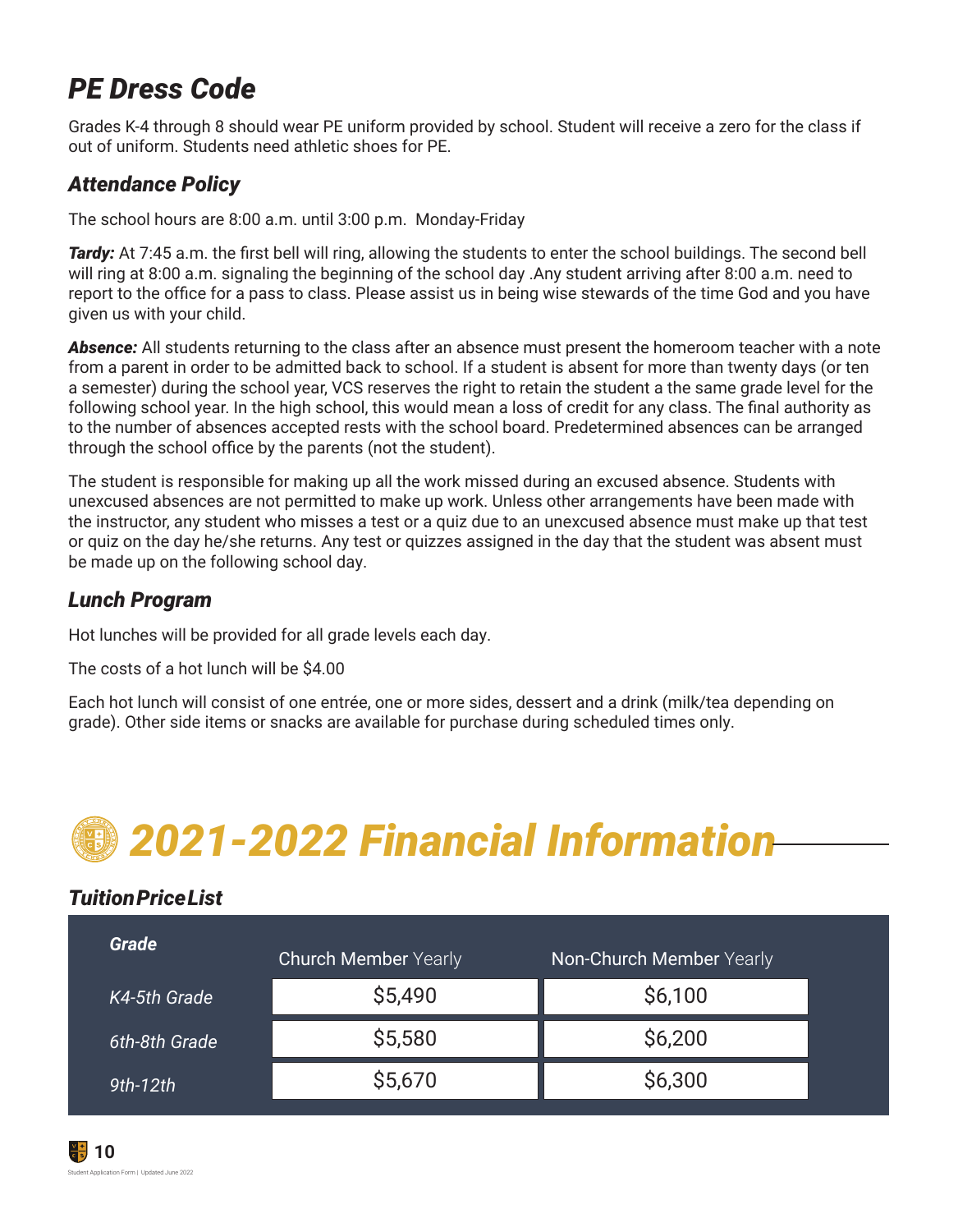#### *Fees Price List*

| <b>Application Fee Book/Technology Fee</b>            | \$200 (one time only) |
|-------------------------------------------------------|-----------------------|
| <b>K4 Book/Tech Fee</b>                               | \$150                 |
| <b>K5 Book/Tech Fee</b>                               | \$290                 |
| 1st-12th Book/Tech Fee                                | \$390                 |
| <b>K5 Graduation Fee</b>                              | \$100                 |
| <b>12th Graduation Fee</b>                            | \$150                 |
| <b>Sports Fee</b> Per sport / price can vary by sport | $$125$ (per sport)    |

\*\*Other participation fees may be applicable. Spirit shirts, Fair Share Fee, yearbook, and Book Usage Fees are included in the tuition price. Nonconsumable books are to be turned back in to the school in good condition. Fees will be assessed for damaged or lost books.

#### *Discounts*

| <b>Full-time Pastor's Discount</b>        | 20%   |
|-------------------------------------------|-------|
| <b>VBC Bible College Student Discount</b> | 20%   |
| <b>Active Duty Military</b>               | 10%   |
| Early Payment in Full by July 30          | 5%    |
| Early Payment in Full by July 31          | 3%    |
| Referral Discount***                      | \$500 |

#### *Payment Options*

- Pay in full (cash, check, or money order)
- Credit Card
- FACTS (automatic draft from checking or savings account)

#### *\*Prices are subject to change from year to year.*

*\*\* Student attending one or more days of any tuition payment period will owe the full months tuition. \*\*\*This will be received when a new family registers a child at VCS. Discount given the following school year.*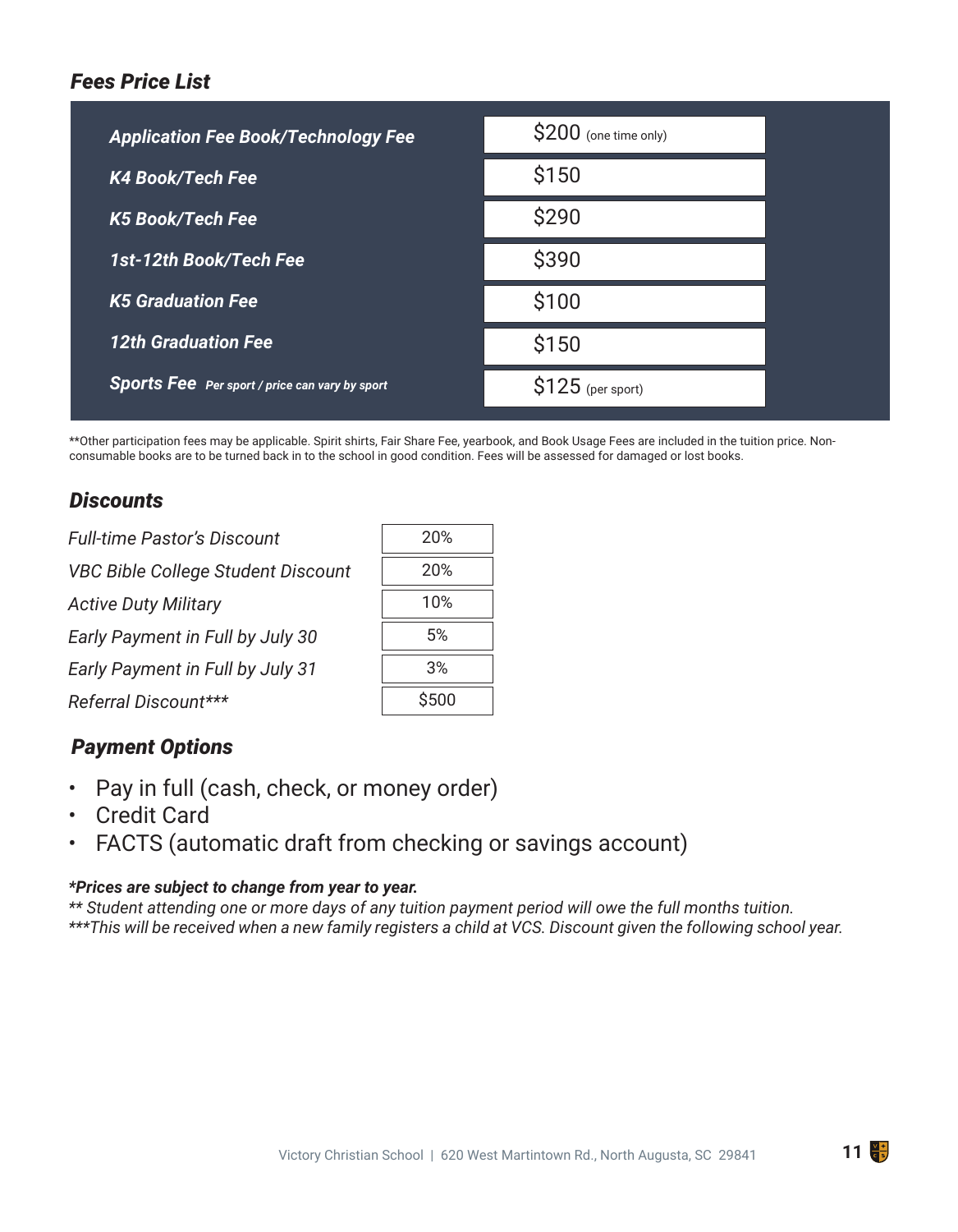

## *Application to Victory Christian School*

Date of Application **Application** Applying for grade

### *Student Information*

| Last Name | First         | Middle             |
|-----------|---------------|--------------------|
| Goes by   | Date of Birth | Student lives with |

## **Parent Information** Please list the father's information first unless he does not live with the student; if the student lives with the

*mother or another guardian list that person first.*

| Parent #1                             |          |       | Parent #2                      |      |       |          |
|---------------------------------------|----------|-------|--------------------------------|------|-------|----------|
| Title (Rev. Dr. Mr. Mrs. Ms.)<br>Last | First    |       | Title (Rev. Dr. Mr. Mrs. Ms.)  | Last |       | First    |
| <b>Street Address</b>                 |          | Apt # | <b>Street Address</b>          |      |       | Apt #    |
| City<br>State                         |          | Zip   | City                           |      | State | Zip      |
| Mailing Address (if different)        |          |       | Mailing Address (if different) |      |       |          |
| City<br>State                         |          | Zip   | City                           |      | State | Zip      |
| Home Phone                            |          |       | Home Phone                     |      |       |          |
| Work Phone<br>Ext                     | Employer |       | Work Phone                     |      | Ext   | Employer |
| Cell Phone                            |          |       | Cell Phone                     |      |       |          |

### *Billing Information for Responsible Party (if different from above)*

| Title (Rev. Dr. Mr. Mrs. Ms.)<br>First<br>Last |       | Mailing Address (if different) |       |          |
|------------------------------------------------|-------|--------------------------------|-------|----------|
| <b>Street Address</b>                          | Apt # | City                           | State | Zip      |
| City<br>Zip<br>State                           |       | Home Phone                     |       |          |
| Cell Phone                                     |       | Work Phone                     | Ext   | Employer |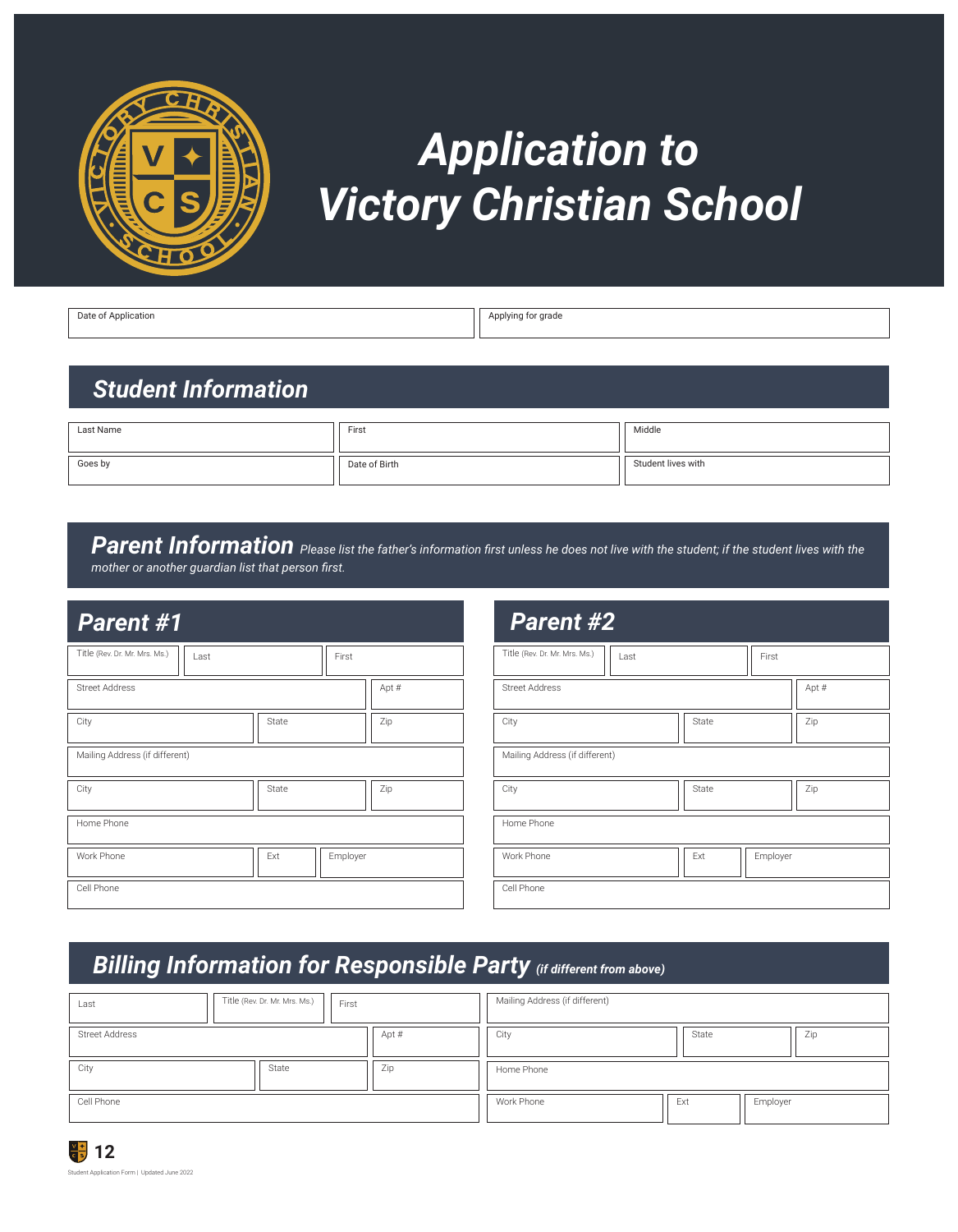## *Sibling Information*

| Name | Age | Grade | School |
|------|-----|-------|--------|
| Name | Age | Grade | School |
| Name | Age | Grade | School |
| Name | Age | Grade | School |

If you have any children of school age who will not be enrolling in VCS, please explain the reason(s):

## *Church Background*

| <b>Church Affiliation</b>                                           |                          |              |
|---------------------------------------------------------------------|--------------------------|--------------|
| Has the student made a profession of faith in Jesus Christ?         |                          | At what age? |
| Has the student been baptized?                                      |                          | At what age? |
| Which best describes the student's church attendance?               |                          |              |
| Active in church                                                    | Attends occasionally     |              |
| Attends Sunday School or church only                                | Attends few times a year |              |
| Which best describes the parent(s)' church attendance?<br>Parent #1 |                          |              |
| Active in church                                                    | Attends occasionally     |              |
| Attends Sunday School or church only                                | Attends few times a year |              |
| Parent #2                                                           |                          |              |
| Active in church                                                    | Attends occasionally     |              |
| Attends Sunday School or church only                                | Attends few times a year |              |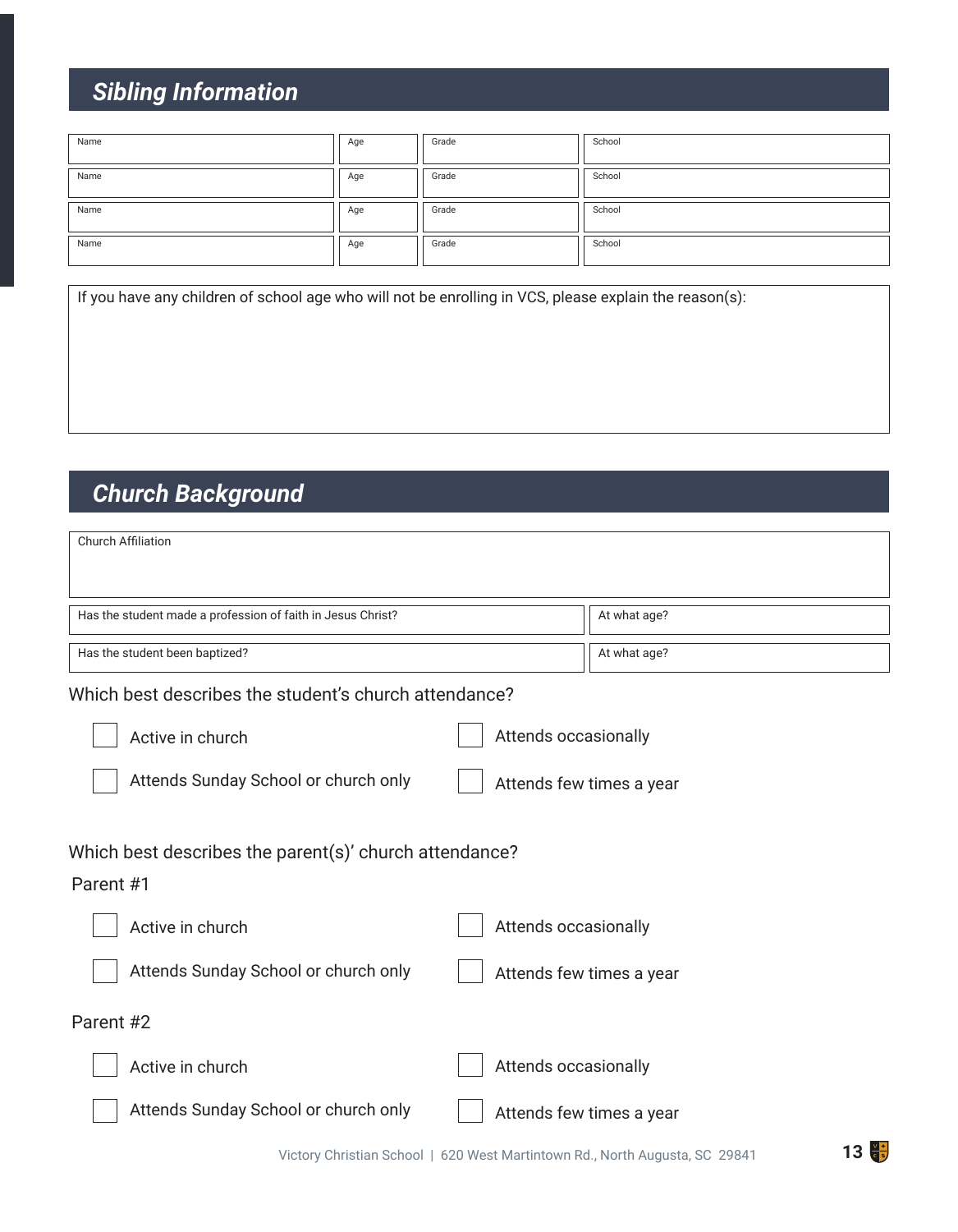| Is your family a member of a church?                               | Does your family attend church together? | Yes<br>No |
|--------------------------------------------------------------------|------------------------------------------|-----------|
| Briefly explain why you want a Christian education for your child. |                                          |           |
|                                                                    |                                          |           |
|                                                                    |                                          |           |
| Why did you choose VCS?                                            |                                          |           |
|                                                                    |                                          |           |
|                                                                    |                                          |           |
| Who referred you to VCS?                                           |                                          |           |

### *Educational Information*

List all of the schools the student has attended, including kindergarten. *Please be sure to include the complete mailing address of the most recent school.*

| School     | Reason for leaving |          |
|------------|--------------------|----------|
|            |                    |          |
|            |                    |          |
|            |                    |          |
| City/State |                    | Grade(s) |
|            |                    |          |

#### Mailing address of the most recent school

| Street Address or PO Box                                                                           |       |     | Fax number             |                  |
|----------------------------------------------------------------------------------------------------|-------|-----|------------------------|------------------|
| City                                                                                               | State | Zip | Phone number           |                  |
|                                                                                                    |       |     |                        |                  |
| Has the student ever repeated a grade?                                                             | Yes   | No  | If yes, what grade(s)? |                  |
| Reason?                                                                                            |       |     |                        |                  |
|                                                                                                    |       |     |                        |                  |
|                                                                                                    |       |     |                        |                  |
| Has the student ever had any serious discipline problems, been suspended, or expelled from school? |       |     |                        | Yes<br><b>No</b> |
| If yes, please explain:                                                                            |       |     |                        |                  |
|                                                                                                    |       |     |                        |                  |
| Has the student ever been referred or tested for learning disabilities or special education?       |       |     |                        | Yes<br>No        |
| If yes, please explain:                                                                            |       |     |                        |                  |
|                                                                                                    |       |     |                        |                  |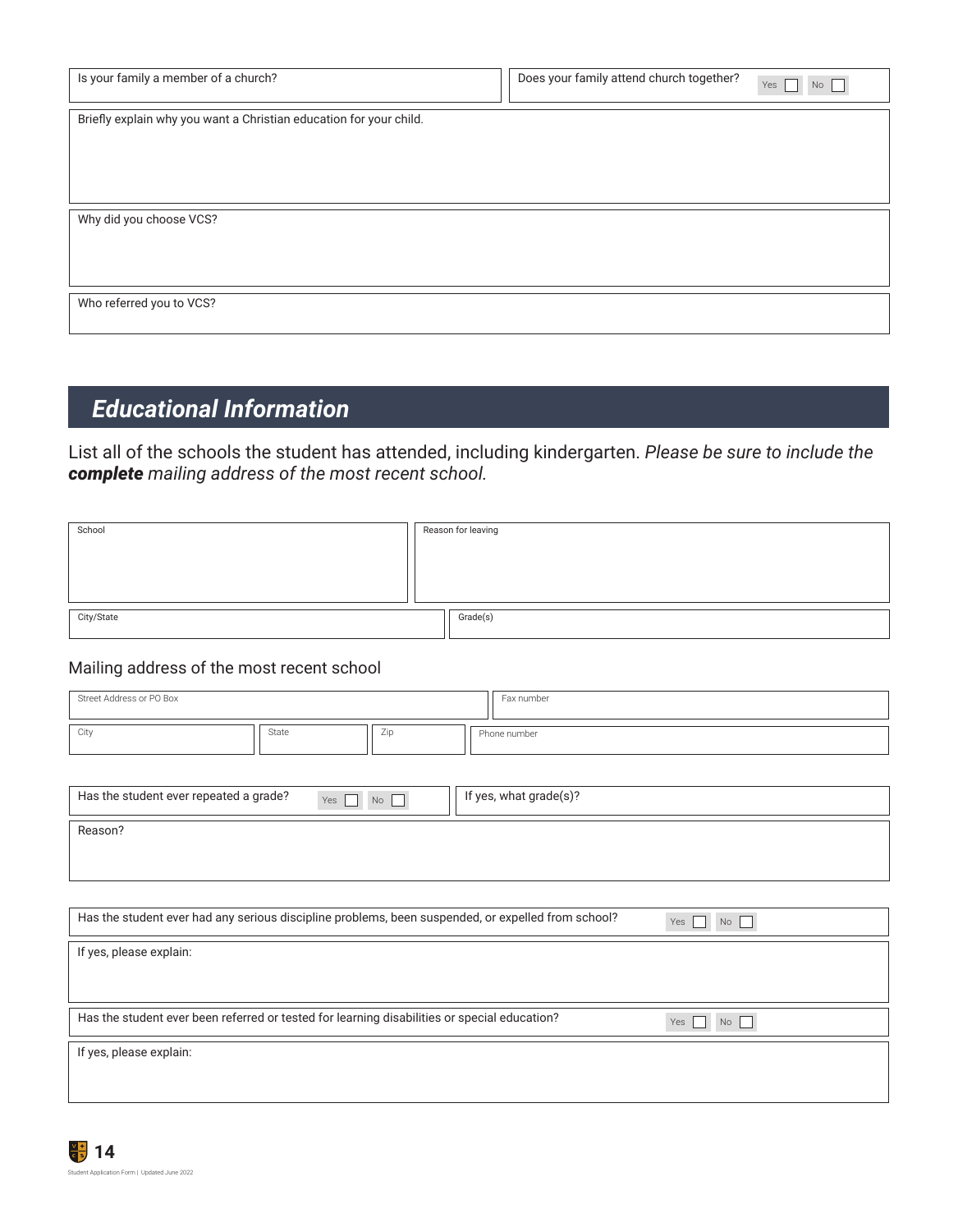| What prompted you or the school officials to recommend the testing? |  |
|---------------------------------------------------------------------|--|
|---------------------------------------------------------------------|--|

Does the student have any physical or emotional problems that require special medication?

If yes, please explain:

Briefly describe any special extra-curricular interests, hobbies, talents, or aptitude which this student has:

### *Medical Information*

| Is the student allergic to any medication?           | No<br>Yes $\Box$         |
|------------------------------------------------------|--------------------------|
| If yes, what medications?                            |                          |
|                                                      |                          |
|                                                      |                          |
|                                                      |                          |
| Is the student allergic to ant bites?                | $\Box$<br>Yes<br>┓<br>No |
| Bee stings?                                          | П<br>Yes<br>$\rm No$     |
| Specific foods?                                      | Yes<br>П<br><b>No</b>    |
| Other allergies:                                     |                          |
|                                                      |                          |
|                                                      |                          |
| List any medication the student is currently taking: |                          |
|                                                      |                          |
|                                                      |                          |
|                                                      |                          |

Check any diseases your student has had:

| Chicken pox | Rubella                                                                                                               |
|-------------|-----------------------------------------------------------------------------------------------------------------------|
| Measles     | Scarlet fever                                                                                                         |
| Meningitis  | <b>Tonsillitis</b>                                                                                                    |
| Mumps       | Whooping cough                                                                                                        |
| Polio       | Other                                                                                                                 |
|             |                                                                                                                       |
|             | List any handicaps or limitations this student has (including speech, hearing, vision, coordination, learning, etc.): |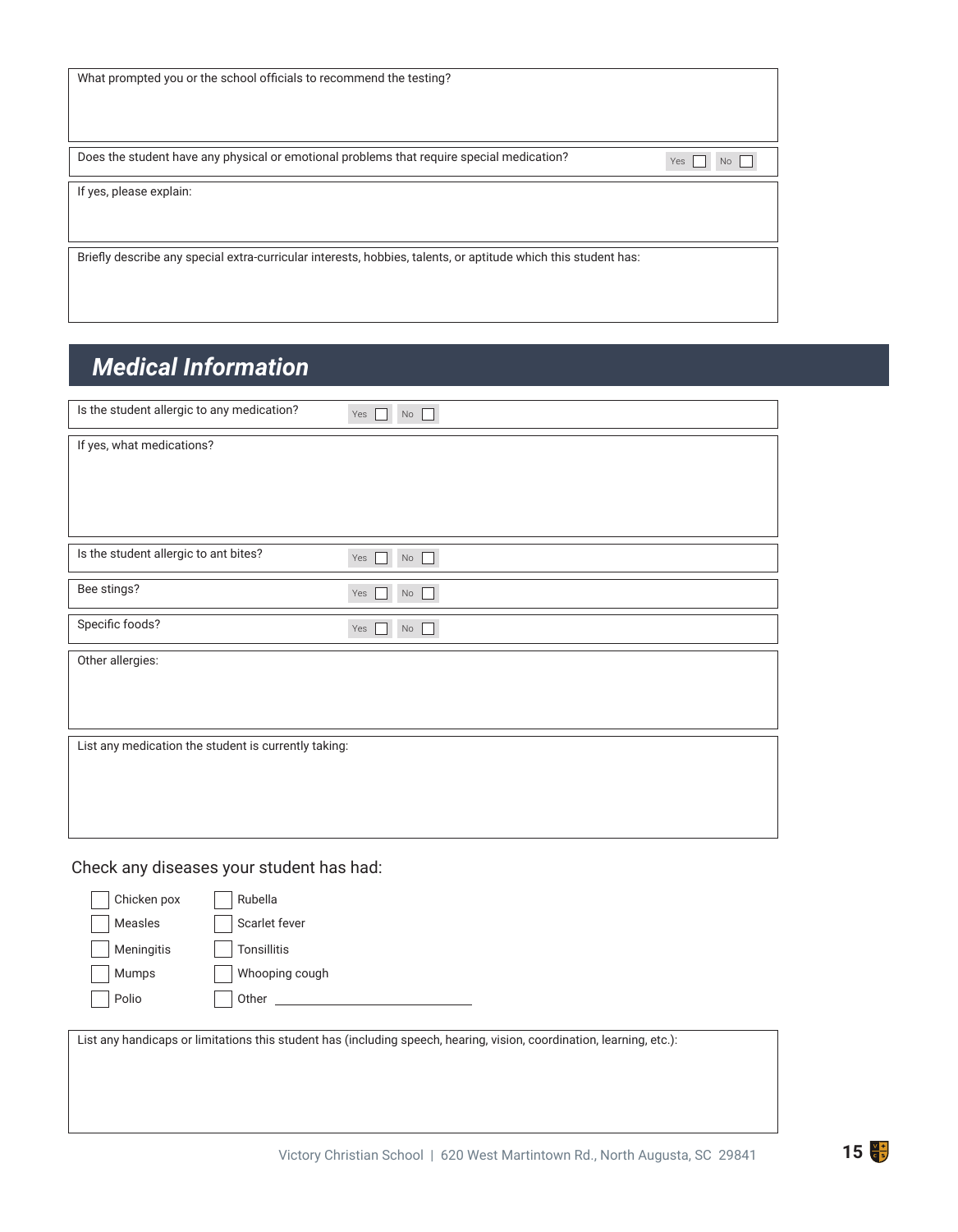## *Miscellaneous Information*

Please list any and all persons authorized to pick up your student:

| Name | Relation |
|------|----------|
| Name | Relation |
| Name | Relation |
| Name | Relation |
| Name | Relation |
|      |          |

| Do you currently owe a balance to any previous school?                                                    | Yes<br><b>No</b> |
|-----------------------------------------------------------------------------------------------------------|------------------|
| If yes, please explain:                                                                                   |                  |
|                                                                                                           |                  |
|                                                                                                           |                  |
|                                                                                                           |                  |
| To be filled out by students applying for grades 6-12<br>Please explain why you would like to attend VCS: |                  |
|                                                                                                           |                  |
|                                                                                                           |                  |
|                                                                                                           |                  |
|                                                                                                           |                  |
|                                                                                                           |                  |
|                                                                                                           |                  |
|                                                                                                           |                  |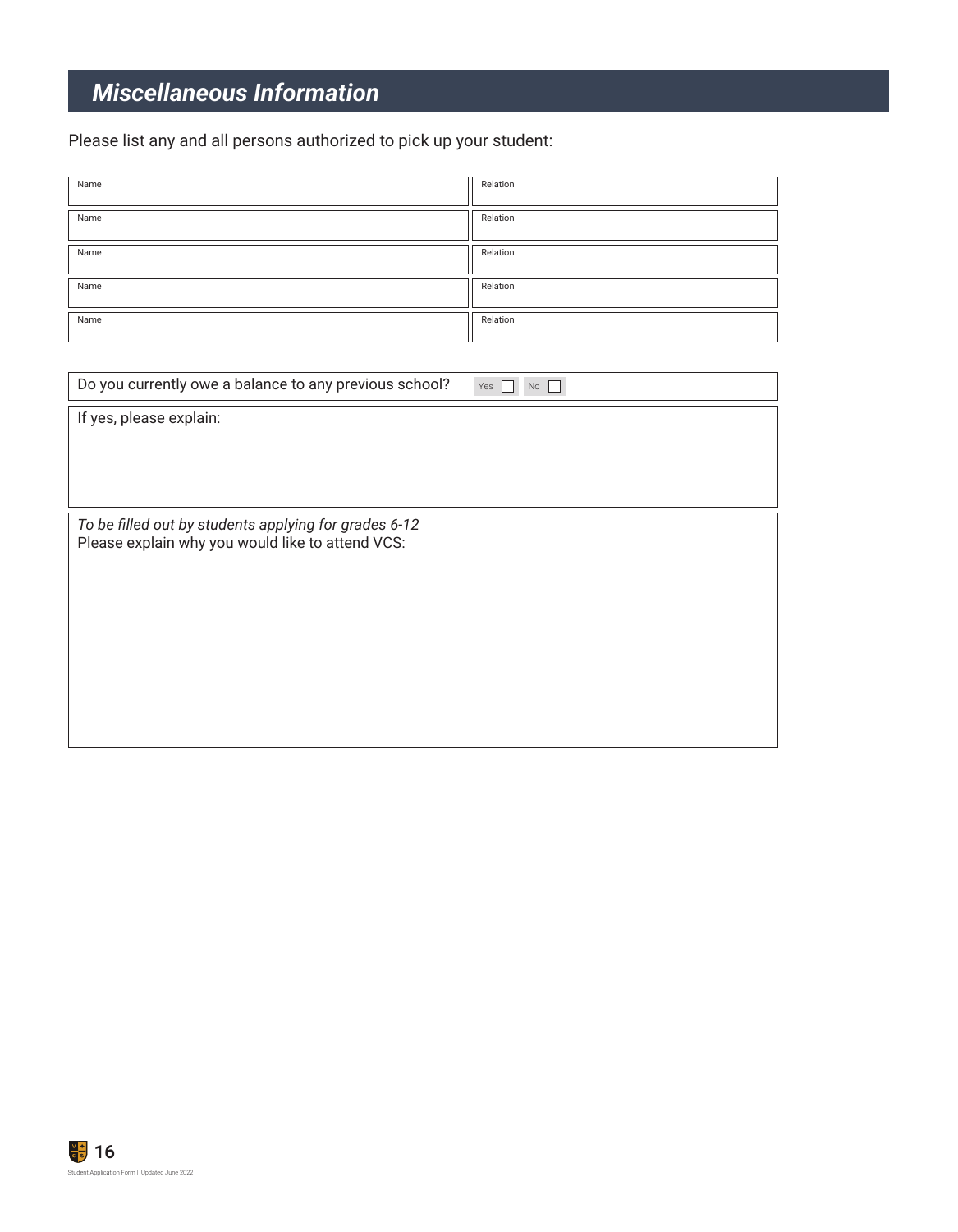## *Medical Release Form*

#### *Physician/Hospital Information*

| Child's physician   | Phone |
|---------------------|-------|
| Hospital preference |       |

#### *Insurance Information*

| Insurance company                       |            | Group #       |  |  |
|-----------------------------------------|------------|---------------|--|--|
| Policy number                           | Employer   | Policy holder |  |  |
| Phone number for insurance verification | Fax number |               |  |  |
| Mailing address for claims (or PO Box)  |            |               |  |  |
| City<br>State                           | Zip        | Phone number  |  |  |

#### *Emergency Contact Information*

#### Contact #1 Contact #2

| Last       | Title (Rev. Dr. Mr. Mrs. Ms.) | First    | Last       | Title (Rev. Dr. Mr. Mrs. Ms.) | First    |
|------------|-------------------------------|----------|------------|-------------------------------|----------|
| Home Phone |                               |          | Home Phone |                               |          |
| Work Phone | Ext                           | Employer | Work Phone | Ext                           | Employer |
|            |                               |          |            |                               |          |

#### *In the event that my child needs medical attention and Victory Christian School is unable to reach me, I authorize the persons named as emergency contacts to speak and act on my behalf for my child's welfare.*

*I further release the staff of Victory Christian School and Victory Baptist Church from any and all liabilities in connection with the administering of first aid and other necessary medical attention required for my child.*

*In the event of an emergency when neither I nor my authorized emergency contacts can be reached, the school authorities are hereby authorized to use their best judgment in obtaining medical attention/treatment for my child.*

| Parent Signature | Date |
|------------------|------|
| Parent Signature | Date |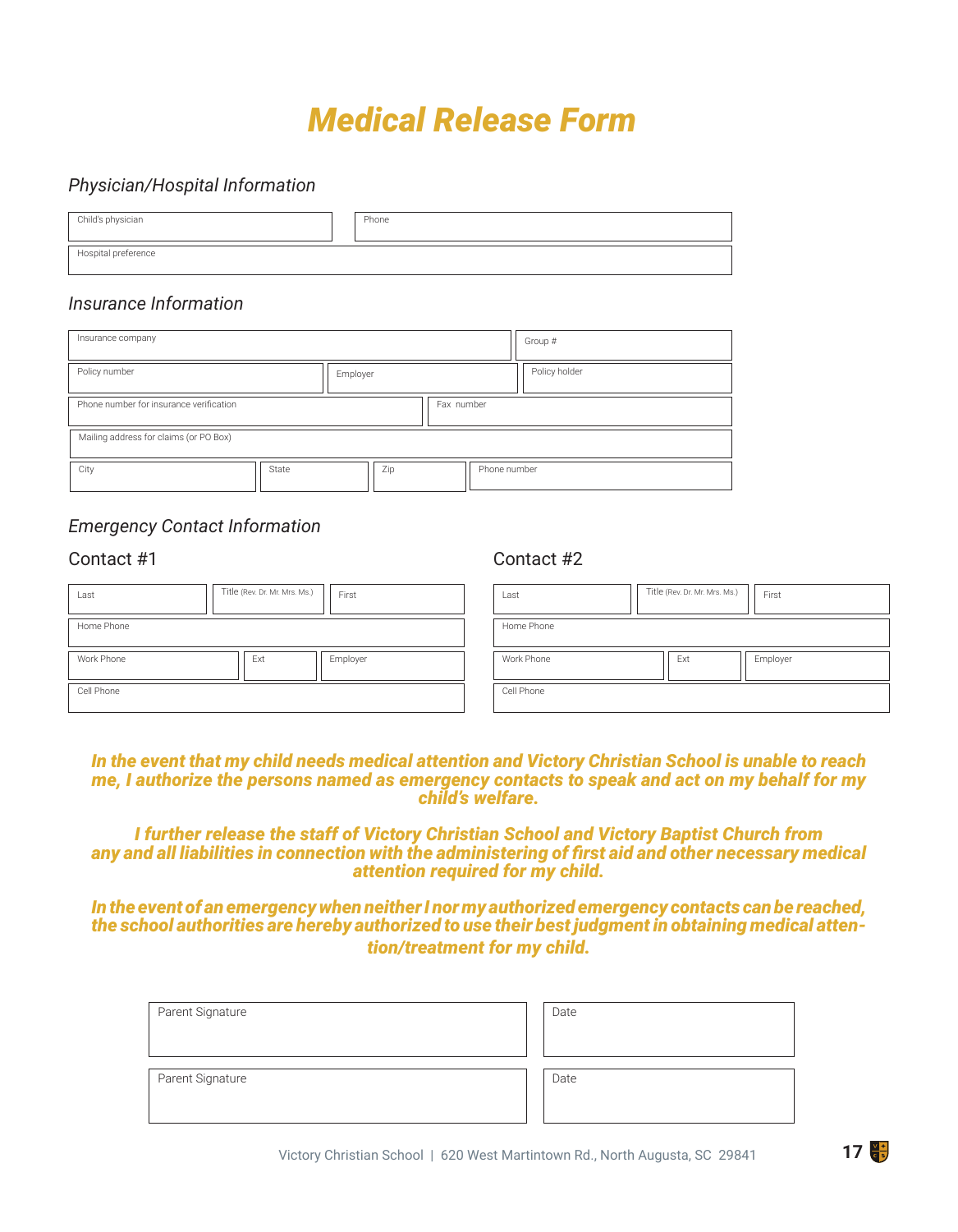

## *Transcript Request Form*

|        | _, authorize Victory Christian School (VCS) to re-                           |
|--------|------------------------------------------------------------------------------|
|        | quest any and all records, including but not limited to medical, attendance, |
|        | disciplinary, psychological, and academic information for my                 |
| child. |                                                                              |

Dear Guidance Counselor,

 \_\_\_\_\_\_\_\_\_\_\_\_\_\_\_\_\_\_\_\_\_has enrolled in school at VCS. Please send all permanent records, including a copy of the student's social security card, birth certificate, immunization records, discipline records, attendance and academic records, standardized test scores, and any other pertinent information.

Thank you, VCS Guidance

*Email* info@victorychristianschool.com *Fax* (803) 442-9355 *Address* 620 W. Martintown Rd. North Augusta, SC 29841 *Phone* (803) 278-0125